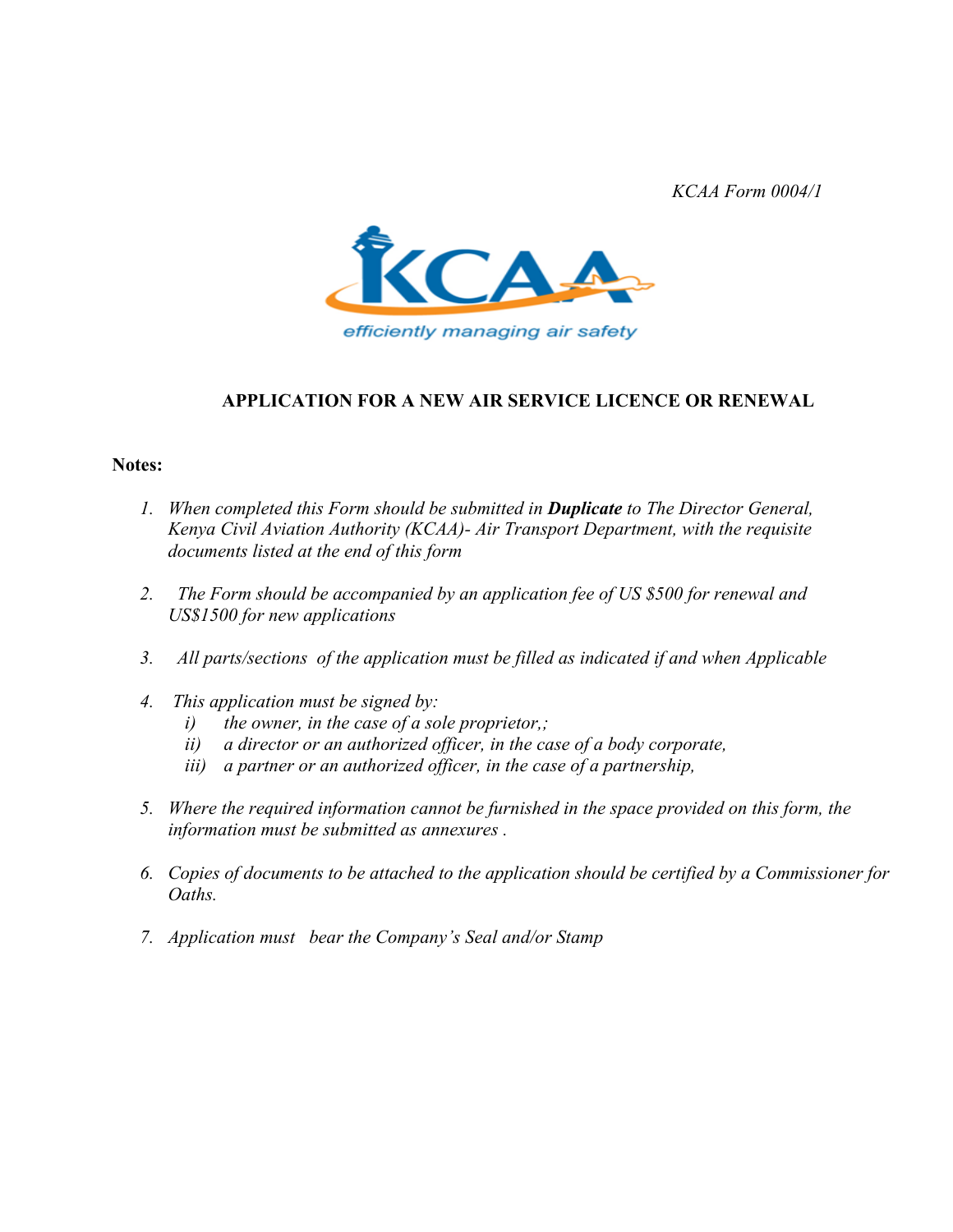# **PART A: PARTICULARS REGARDING THE APPLICANT**

| 1. |     |                                                                            |  |  |
|----|-----|----------------------------------------------------------------------------|--|--|
| 2. |     |                                                                            |  |  |
| 3. |     | If the Applicant is a Company, the following particulars should be given:- |  |  |
|    | (a) |                                                                            |  |  |
|    | (b) |                                                                            |  |  |
|    | (c) |                                                                            |  |  |
|    | (d) |                                                                            |  |  |
|    | (e) |                                                                            |  |  |
|    |     |                                                                            |  |  |
|    | (f) |                                                                            |  |  |
|    | (g) |                                                                            |  |  |
|    | (h) |                                                                            |  |  |
| 4. |     |                                                                            |  |  |

# **PART B: PARTICULARS IN RESPECT OF EACH SHAREHOLDERS ANDDIRECTORS**

# **5. Particulars of Shareholders**

| Name | <b>Postal Address</b> | <b>Nationality</b> | Number of<br>shares held | <b>Country of</b><br>Permanent<br>residence |
|------|-----------------------|--------------------|--------------------------|---------------------------------------------|
|      |                       |                    |                          |                                             |
|      |                       |                    |                          |                                             |
|      |                       |                    |                          |                                             |
|      |                       |                    |                          |                                             |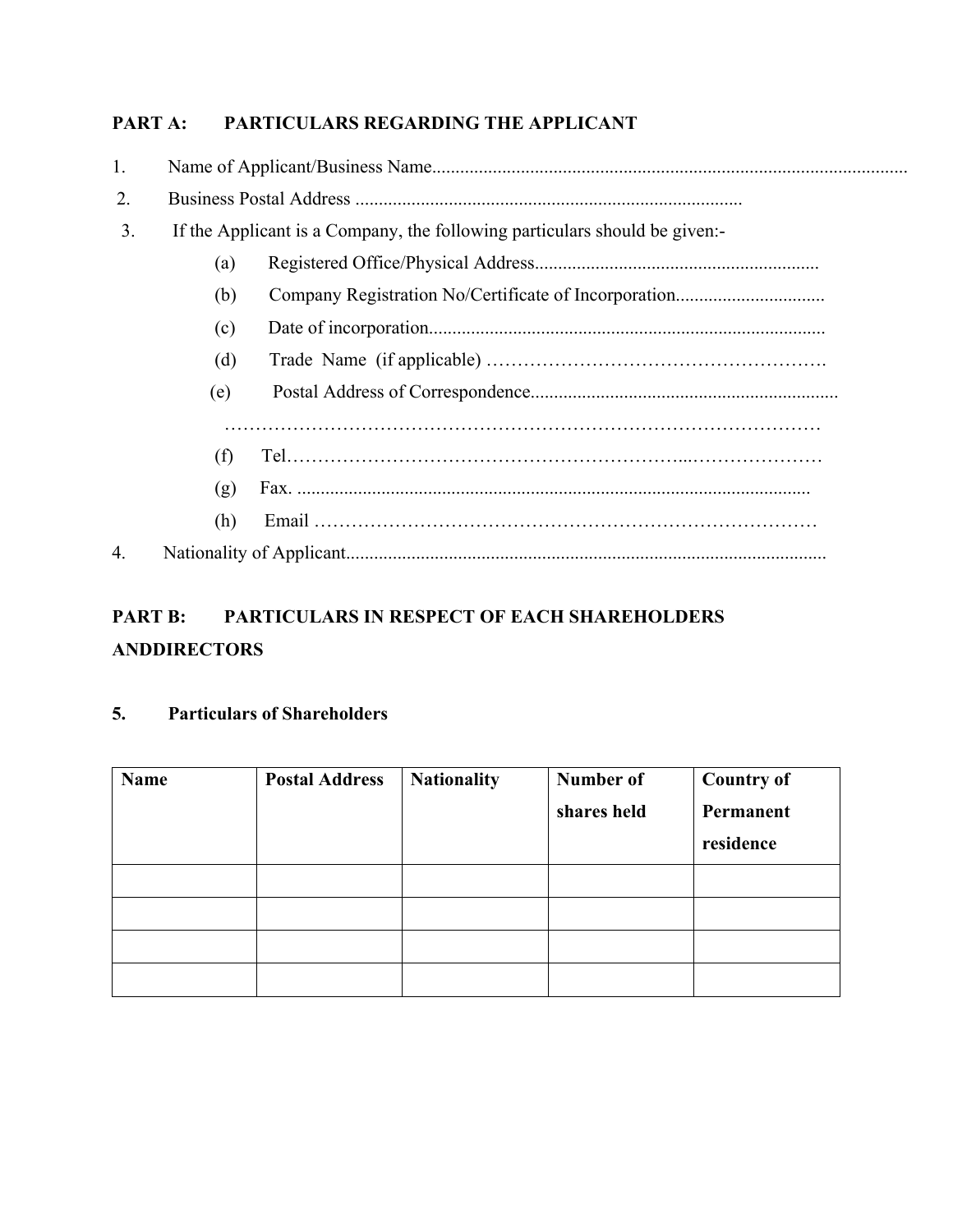## **6. Particulars of each Director**

| Name | <b>Position/Title</b> | <b>National</b><br><b>Identification</b><br><b>Card/Passport</b><br><b>Number</b> | Nationality/Citizenship | <b>Country of</b><br>Permanent<br>residence |
|------|-----------------------|-----------------------------------------------------------------------------------|-------------------------|---------------------------------------------|
|      |                       |                                                                                   |                         |                                             |
|      |                       |                                                                                   |                         |                                             |
|      |                       |                                                                                   |                         |                                             |
|      |                       |                                                                                   |                         |                                             |

**Where a shareholder is a company incorporated in Kenya or elsewhere provide details of individual directors/shareholders** 

| Name | <b>Postal Address</b> | <b>Nationality</b><br>/Citizenship | Number of<br>shares held | <b>Country of</b><br>Permanent<br>residence |
|------|-----------------------|------------------------------------|--------------------------|---------------------------------------------|
|      |                       |                                    |                          |                                             |
|      |                       |                                    |                          |                                             |
|      |                       |                                    |                          |                                             |
|      |                       |                                    |                          |                                             |

### **PART C: PARTICULARS REGARDING THE NATURE OF THE AIR SERVICE**

- 7. State the type of service applied for: (*Tick as appropriate*)
	- a. Scheduled Air Service
		- i) Domestic □
		- Passenger…□..Cargo…□…Mail…□ ii) International  $□$
		- Passenger…□..Cargo…□…Mail…□
	- b. Non-scheduled Air Service
		- i) Domestic □ Passenger…□..Cargo…□…Mail…□
		- ii) International Passenger…□..Cargo…□…Mail…□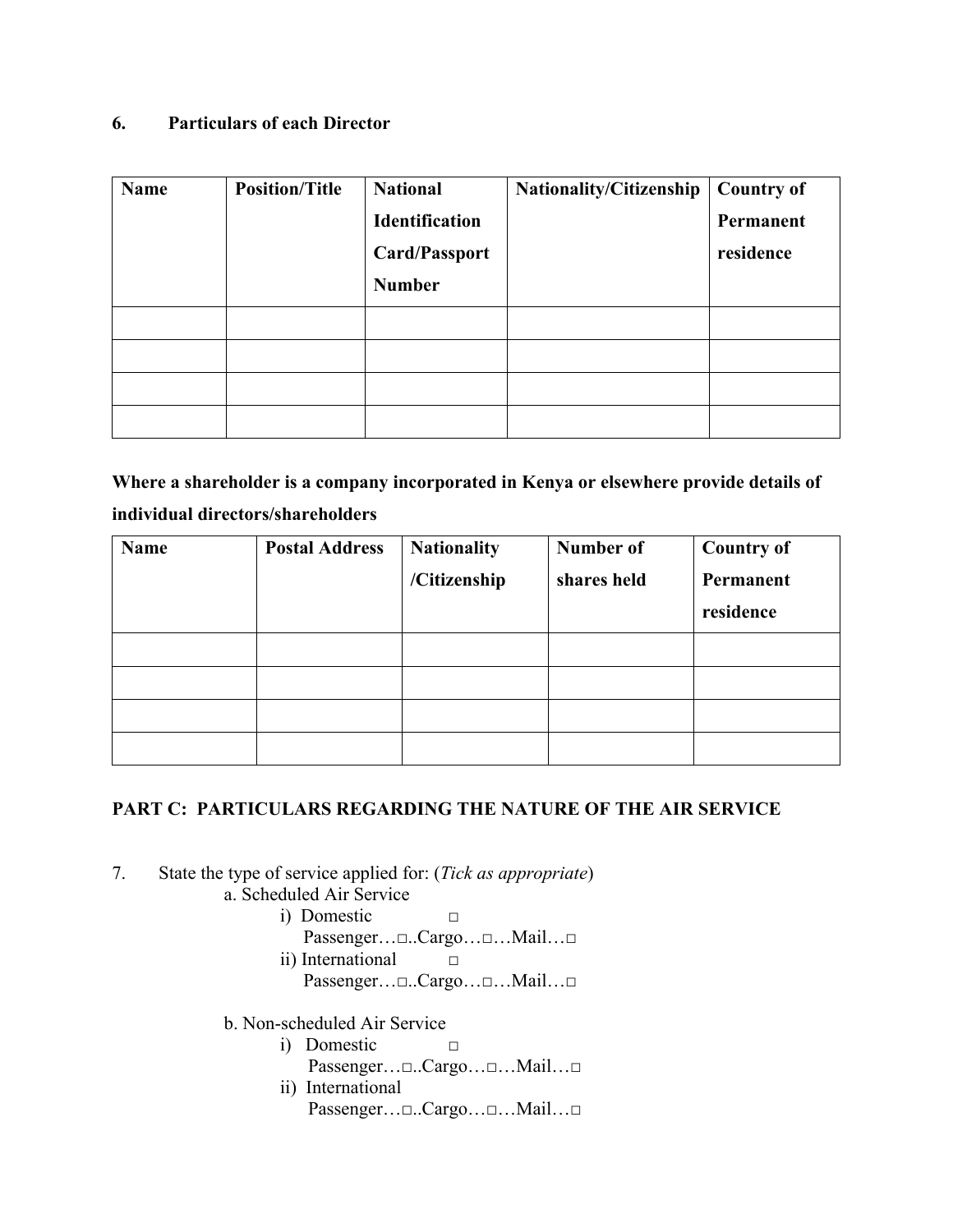- iii) Emergency Medical Service  $□$
- iv) Self-Fly Hire  $\Box$

### c. Aerial Work Service

- i) Acrobatic operations □
- ii) Advertising operations □
- iii) Aerial patrol/observation/surveys  $\Box$
- iv) Aerial photography/sightseeing □
- v) Agricultural spraying/seeding/dusting □
- vi) Cloud spraying □
- vii) Fire spotting/control/fighting  $\Box$
- viii) Game and Livestock selection/culling/herding: and
- ix) Parachute jumping/Tag operations
- d. Flying Instructions  $\Box$

# **PART D: TO BE COMPLETED IN RESPECT OF AIR SERVICES**

- 8. Application for licence to operate scheduled air service (Domestic/International)
	- i) Names of places between which the air services is to be operated/route(s) ...................................................................................................................................
	- ii) Base of operation
		- ................................................................................................................................... ...................................................................................................................................
	- iii) Frequency and timetables according to which the air service will be operated

#### Domestic Scheduled air service operation

| <b>DEPARTURE</b><br><b>AERODROME</b> | <b>DESTINATION</b><br><b>AERODROME</b> | <b>DEPARTURE</b><br><b>TIME</b> | <b>FREQEUNCY</b> |
|--------------------------------------|----------------------------------------|---------------------------------|------------------|
|                                      |                                        |                                 |                  |
|                                      |                                        |                                 |                  |
|                                      |                                        |                                 |                  |

International Scheduled air service operation

| <b>DEPARTURE</b><br><b>AERODROME</b> | <b>DESTINATION</b><br><b>AERODROME</b> | <b>DEPARTURE</b><br><b>TIME</b> | <b>FREQEUNCY</b> |
|--------------------------------------|----------------------------------------|---------------------------------|------------------|
|                                      |                                        |                                 |                  |
|                                      |                                        |                                 |                  |
|                                      |                                        |                                 |                  |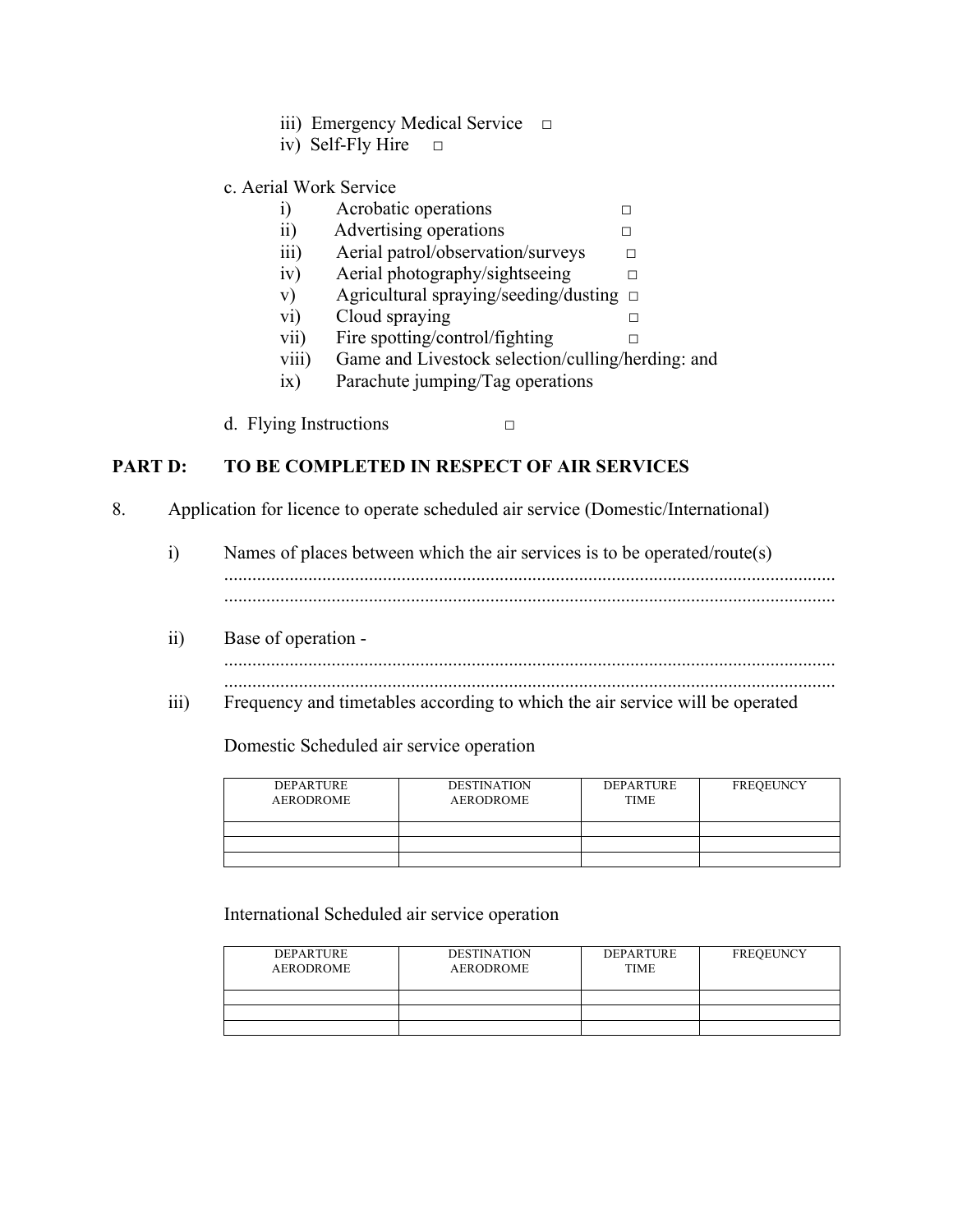- 9. Application to operate non-scheduled services
	- i) State the geographical areas in which it is proposed to operate each type of service (Tick as appropriate).

| Kenya □                | Middle East $\Box$     |
|------------------------|------------------------|
| East Africa $\Box$     | Europe $\Box$          |
| Eastern Africa □       | Asia $\Box$            |
| Central Africa $\Box$  | Far East $\Box$        |
| Western Africa $\Box$  | North America $\Box$   |
| Southern Africa $\Box$ | Central America $\Box$ |
| Northern Africa □      | South America $\Box$   |
| Indian Ocean Islands □ |                        |

- ii) Base of operation ………………………………………………………………….
- 10. Application for a licence to operate Aerial Work service.
	- i) State the geographical areas in which it is proposed to operate each type of service (Tick as appropriate)

| Kenya □                | Middle East $\Box$     |
|------------------------|------------------------|
| East Africa □          | Europe $\Box$          |
| Eastern Africa □       | Asia $\Box$            |
| Central Africa □       | Far East $\Box$        |
| Western Africa □       | North America $\Box$   |
| Southern Africa □      | Central America $\Box$ |
| Northern Africa □      | South America □        |
| Indian Ocean Islands □ |                        |

i) Base of operation …………………………………………………………………. 11. Application for a licence to operate Flying Instructions i) State the places within Kenya where the proposed service is to be operated. ................................................................................................................................... ................................................................................................................................... .................................................................................................................................. ................................................................................................................................... ii) Base of operation ………………………………………………………………….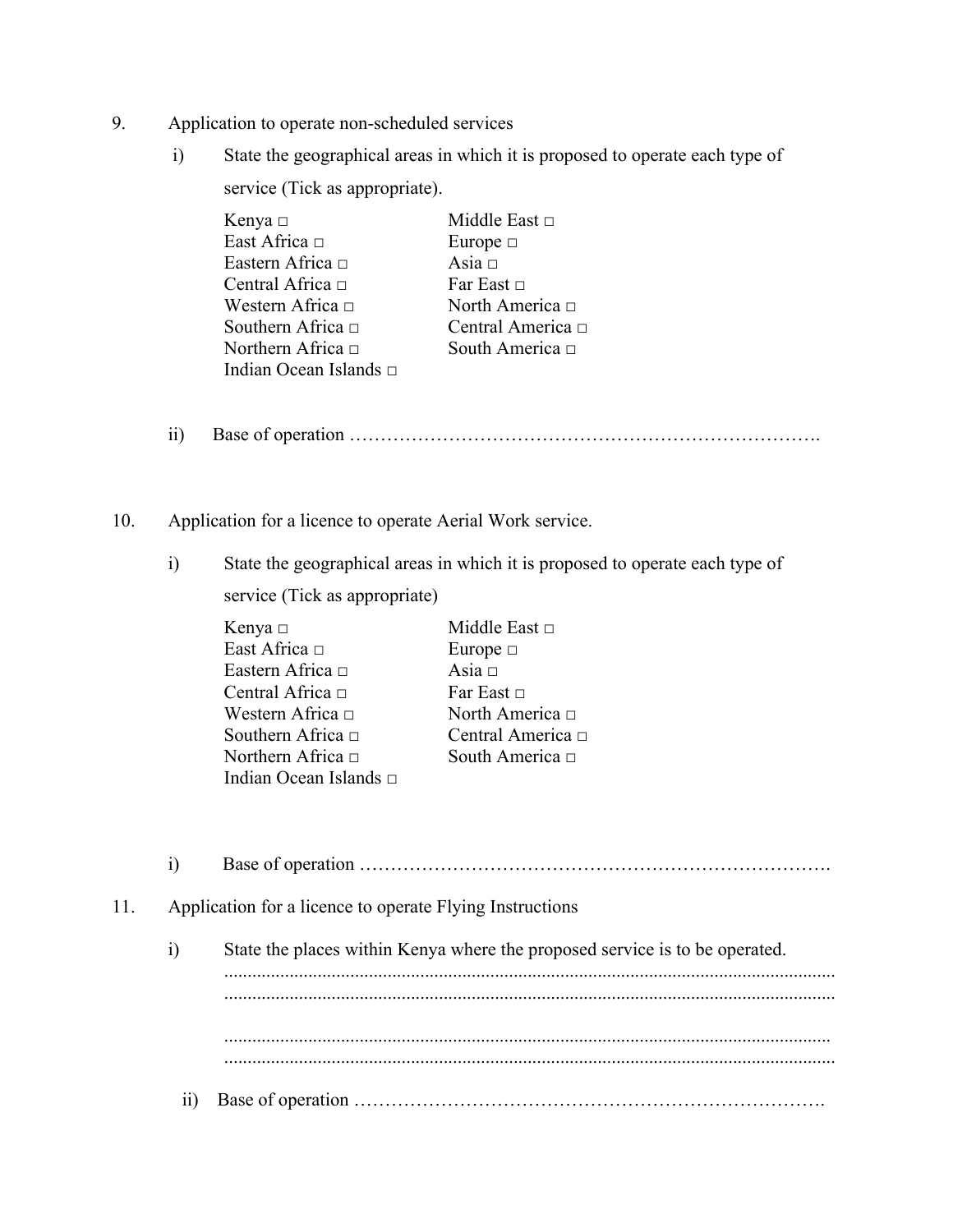12. List all other air services operated at the time of this application and give the Licence numbers as applicable ........................................................................................................................................ ........................................................................................................................................ 13. Enumerate particulars of existing working arrangements with any other Company operating an air service excluding financial particulars - ........................................................................................................................................ .........................................................................................................................................

# **PART E: PARTICULARS REGARDING AIRCRAFT**

14. State the, type/model/series and number of aircraft operated during the period of the previous licence and the geographical areas served.

............................................................................................................................................... ...............................................................................................……………………………… ….

.................................................................................................................................................

15. State the aircraft which you employ or intend to employ on air services applied for giving particulars as follows:-

| Type, Model and<br><b>Series</b> | Registration | Name of<br>Owner | Capacity<br>for<br>Pax | Capacity<br>for cargo | <b>Max Take</b><br>off weight |
|----------------------------------|--------------|------------------|------------------------|-----------------------|-------------------------------|
|                                  |              |                  |                        |                       |                               |
|                                  |              |                  |                        |                       |                               |
|                                  |              |                  |                        |                       |                               |

#### **PART F: FINANCIAL PARTICULARS**

16. State particulars of any financial interest that any other person providing transport facilities

or controlling the business or any person providing such facilities may have in the business of the applicant

................................................................................................................................................. ................................................................................................................................................. .................................................................................................................................................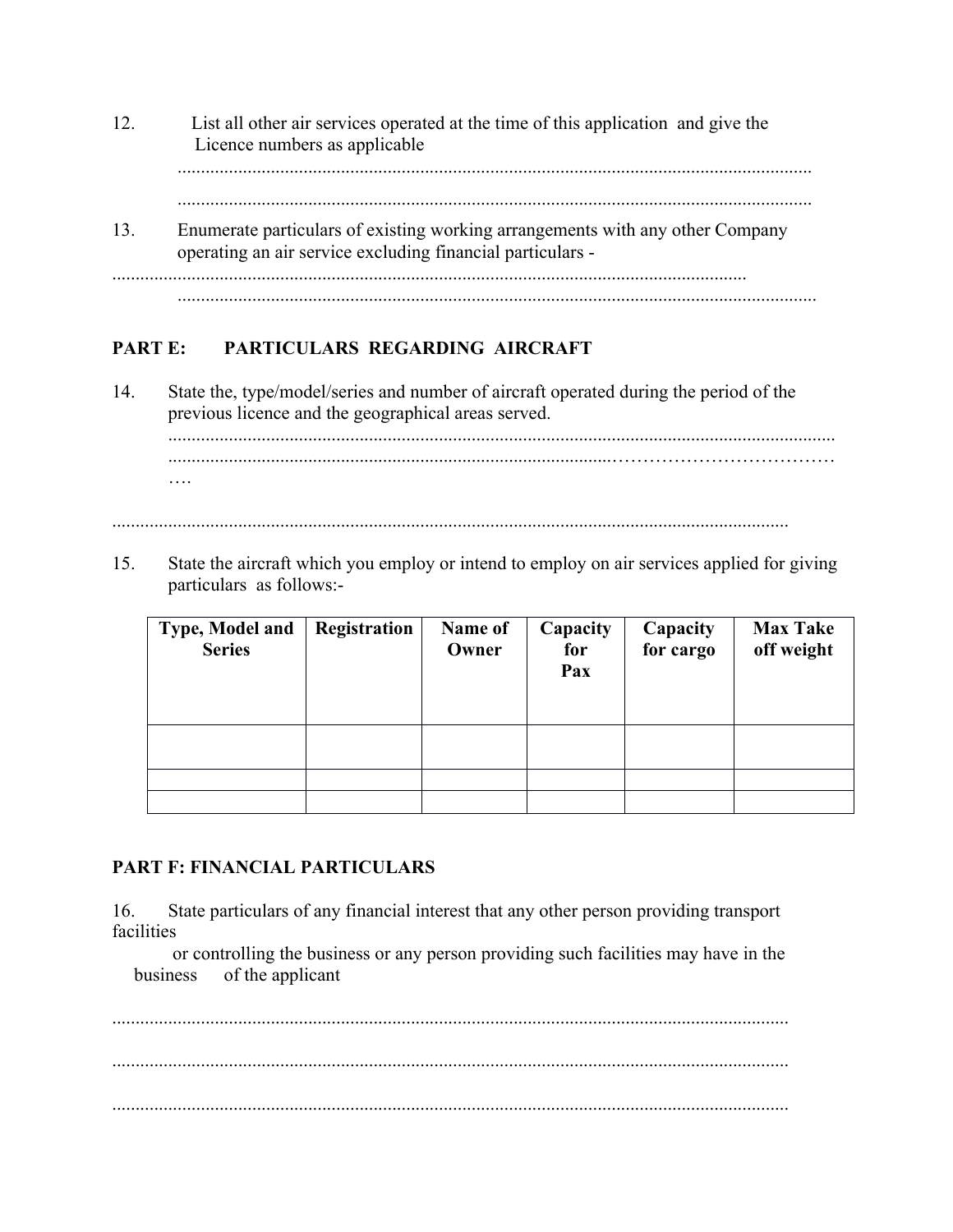17. State particulars of any financial interest which the Applicant has in any other under taking providing transport facilities or controlling the business of any person providing such facilities. ................................................................................................................................... .. ................................................................................................................................... ................................................................................................................................... 18. State particulars of the nature and extent of any financial interest held by the applicant in any other air service or organization which has a financial interest in any air operation …………………………………………………………………………………………… …. …………………………………………………………………………………………… ….. 19. State the nature of the person making the application (whether an individual or a partnership or a corporate body, (public or private) with or without limited liability)................................................................................................................................ . ............................................................................................................................................ ............................................................................................................................................. 20. If the applicant is a corporate body or a company (public or private) give the following: (a) Authorised/nominal Share Capital Kshs.................................................................................. (b) Total number of Shares……….......................................................................... (c) Value of each share in Kshs…………………………………………………………. (d) Total number of Shares Issued.................................................................................. ............................................................................................................................... (e) If the applicant is a subsidiary of another company, give the name of the parent company with information as in paragraph 5 or 6 above. ............................................................................................................................. ............................................................................................................................ ........................................................................................................................... (f) Date Financial Year ends...............................................…................ ………… (g) Period covered by the latest audited accounts.............................. …………….. …………………………………………………………………………………. 21. If the applicant is an individual or a partnership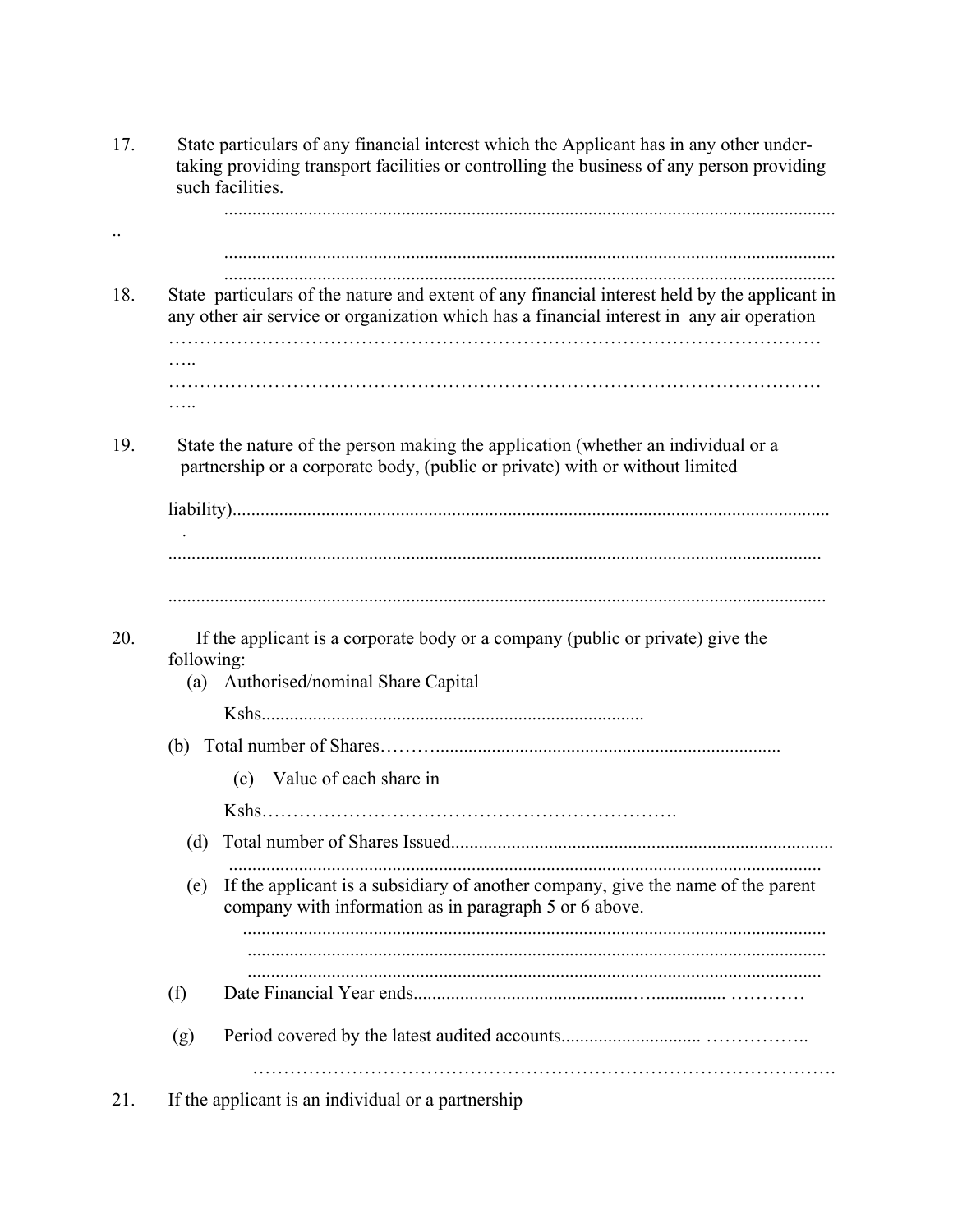(a) State the name(s) in full, private address and citizenship

| <b>Full Name</b> | Postal Address | Citizenship |
|------------------|----------------|-------------|
|                  |                |             |
|                  |                |             |

 (b) State their financial resources and value of assets ....................................................................................................................... ....................................................................................................................... ……………………………..……………………………………………….

### **PART G: STAFFING, ORGANIZATION AND KENYANIZATION**

.

22. State the number of staff currently employed /to be employed in the case of a new applicant. The number of Kenyans and non-Kenyan citizens should be given in each case.

| <b>Staff</b>     | <b>No. of Kenyans</b> | <b>No. of Non Kenyans</b> |
|------------------|-----------------------|---------------------------|
| Flight crew      |                       |                           |
| Flight engineers |                       |                           |
| Cabin Crew       |                       |                           |
| Ground Engineers |                       |                           |
| Other staff      |                       |                           |
| Total            |                       |                           |

23. i.) State whether the Government Policies on Kenyanization are being or have been implemented by the applicant………………………… ii) State how the Government Policies in (i) above are being or have been implemented by the applicant ……………………………………………………………………………............... ................................................................................................................................... .................................................................................................................................. iii) Attach a list of all directors and employees giving details of nationality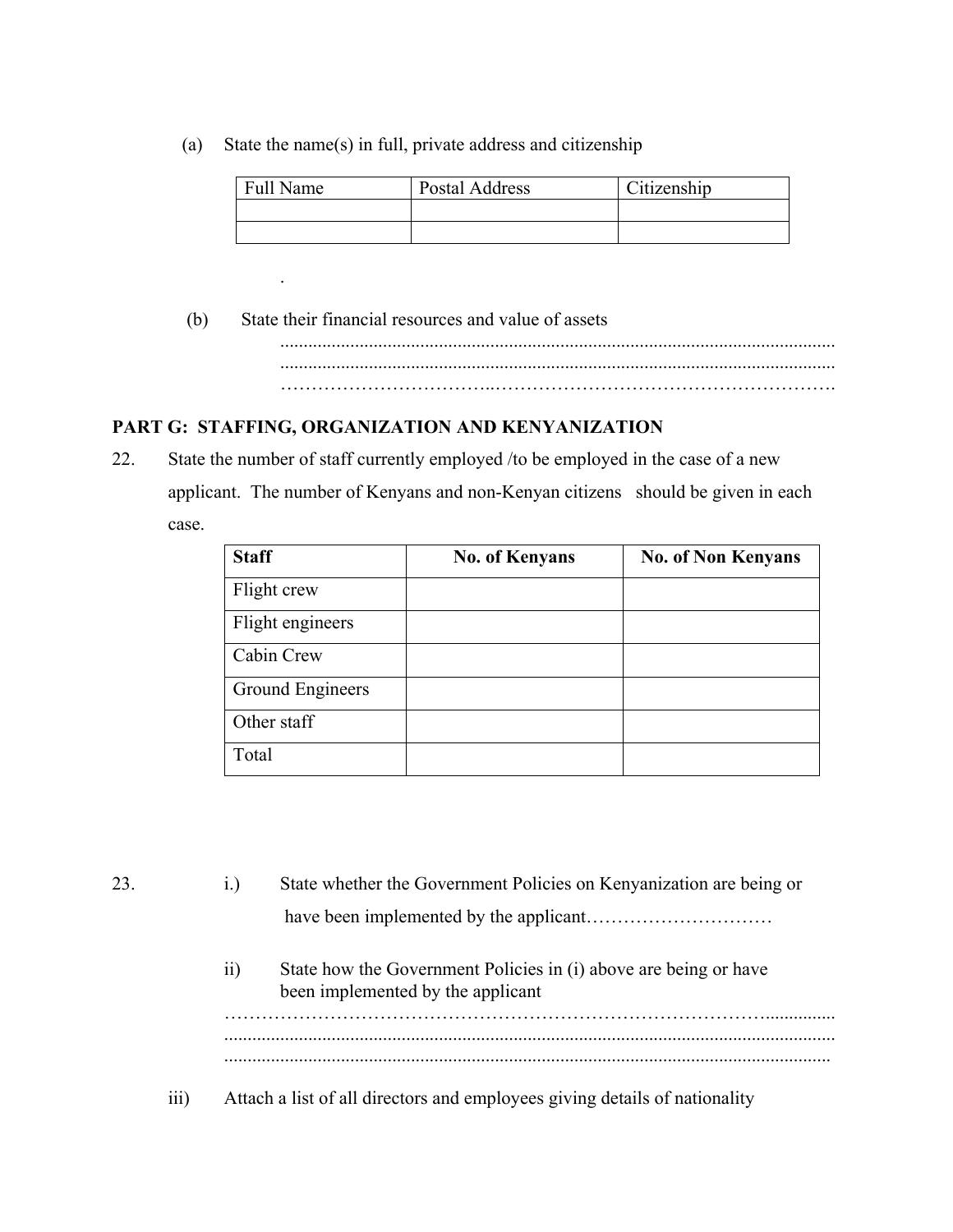and positions held and particulars of work permits where necessary. ................................................................................................................................... ................................................................................................................................... ...................................................................................................................................

### **PARTH: TERMS AND CONDITIONS OF EMPLOYMENT**

24. State whether the terms and conditions of employment of persons you employ conform to those in force in the State in which your business is located.

…………………………………………………………………………………………

### **PART I: EXPERIENCE**

25. Give the particulars of any experience in air transport operations or any other relevant experience of the Directors and Senior management accountable for the safety and reliability of the air service ( a list of qualifications and experience of personnel to be attached).

### **PART J: LIABILITY FOR LOSS OR DAMAGE**

| 26. |                    | Provide the following details:                                                                           |
|-----|--------------------|----------------------------------------------------------------------------------------------------------|
|     | a)                 | The name(s) of the Insurance Policy Provider (Company)                                                   |
|     |                    |                                                                                                          |
|     |                    |                                                                                                          |
|     |                    |                                                                                                          |
|     |                    |                                                                                                          |
|     |                    |                                                                                                          |
|     | of                 | b) The amount of coverage provided in the Insurance Policy against liability in respect                  |
|     |                    |                                                                                                          |
|     | 1)                 |                                                                                                          |
|     | 11)                |                                                                                                          |
|     | $\overline{111}$ ) |                                                                                                          |
|     |                    | that may occur in connection with aircraft operated by the applicant.                                    |
|     | iv)                | In the case of a combined single limit liability, please state the risks covered<br>including the amount |
|     |                    |                                                                                                          |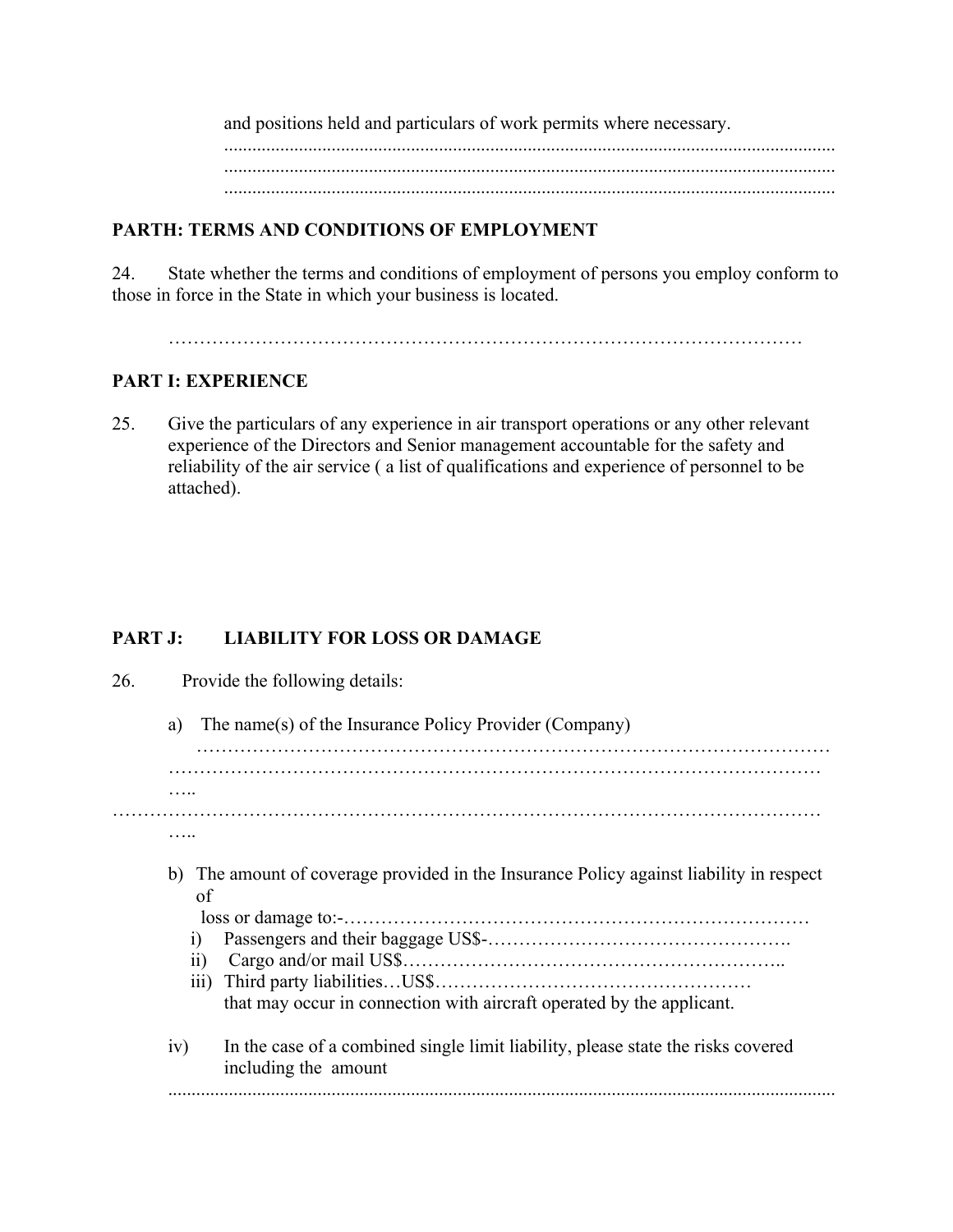...............................................................................................................................................

**Note:** *Insurance cover to be provided must be as prescribed in the Civil Aviation (Licensing of air Services Regulations 2018)*

### **PART K: TO BE COMPLETED IN RESPECT OF ALL APPLICATIONS**

- 27. i) In the case of an application for renewal of Licence, provide a twelve month summary of the loads carried, No of students trained in case of flying instructions and hours/distance covered in case of aerial work service. Also state whether you have been submitting monthly returns in the prescribed format……………………If NO, attach monthly returns in the prescribed format for twelve months preceding the application.
- 28. If the application is for a new licence, give the date when the service is intended to commence.

Day……..Month…………………………..Year…………..............

. If the application is for renewal of an existing air service licence, give:

- i) Licence number.................................................….....................................................
- ii) Period for which granted............................................................................................
- iii) Expiry Date................................................................................................................
- iv) AOC number …………………………………………………….…………………
- v) Issuing State……………………………………………………………
- vi) Expiry Date…………………………………………………………………
- 29. State whether the applicant has satisfied himself that aerodrome and other ground facilities are available and adequate for use by the proposed aircraft at all places to be served. (Answer YES or NO).

YES.................................................... NO:..................................................... If the answer is NO state what the deficiencies are:…………………………….....................

…………………………………………………………………………………………….. ...............................................................................................................................................

30. Give justification for the need/demand for the air service being applied for. ...............................................................................................................................................

- ............................................................................................................................................... ……………………………………………………………………………………………...
- 31. In the case of a new applicant, give particulars of any capital expenditure, financial commitments made or commercial agreements concluded in respect of the proposed air service ...............................................................................................................................................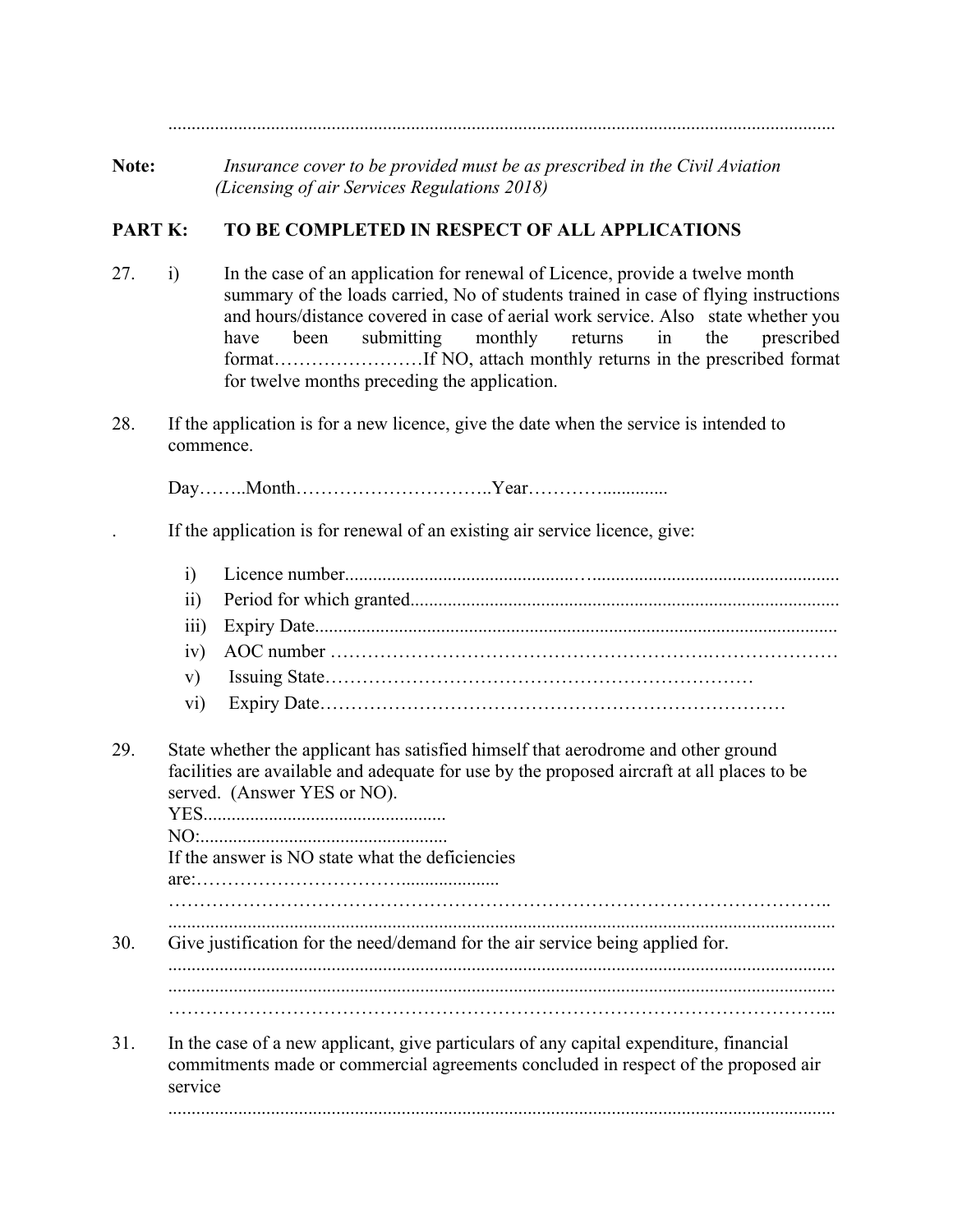............................................................................................................................................... 32. In the case of an application for renewal of licence, attach audited financial accounts for twelve months preceding the application (indicate the period) ……………………………………………………………………………………….. ………………………………………………………………………………………… 33. Name the sources of funding ( in case of a new applicant) ……………………………………………………………………………...………………….. …………………………………………………………………………………………………. 34. Attach a business plan in the case of a new applicant/service in the format prescribed in the regulations. ……………………………………………………………………………………………………

### **DECLARATION**

I, the undersigned, hereby declare that. to the best of my knowledge and belief, the information given in this application and in the attachments hereto is true in every respect.

| I enclose herewith crossed Cheque/Banker's Draft/ Cash of |  |  |
|-----------------------------------------------------------|--|--|
|                                                           |  |  |
|                                                           |  |  |
| Signatory's Name in Block                                 |  |  |
|                                                           |  |  |
|                                                           |  |  |

Attach the following documents as appropriate:

**New Applicant (Local)**

a) Certified true copy of certificate of incorporation;

b) Certified true copy of memorandum and articles of association or any other founding document of the Applicant;

c) A copy or copies of the applicant's aircraft certificate(s) of registration intended for the operation or an initialed or duly executed dry lease agreement;

d) Certified true copy of the insurance policy or insurance arrangements in place;

e) A business plan for a period of two years; is the business plan in the format prescribed in the 5th Schedule of the Regulations

f) Proof of source of funding with documentary evidence: Bank guarantee/Bank statements and/or any other source of funding,